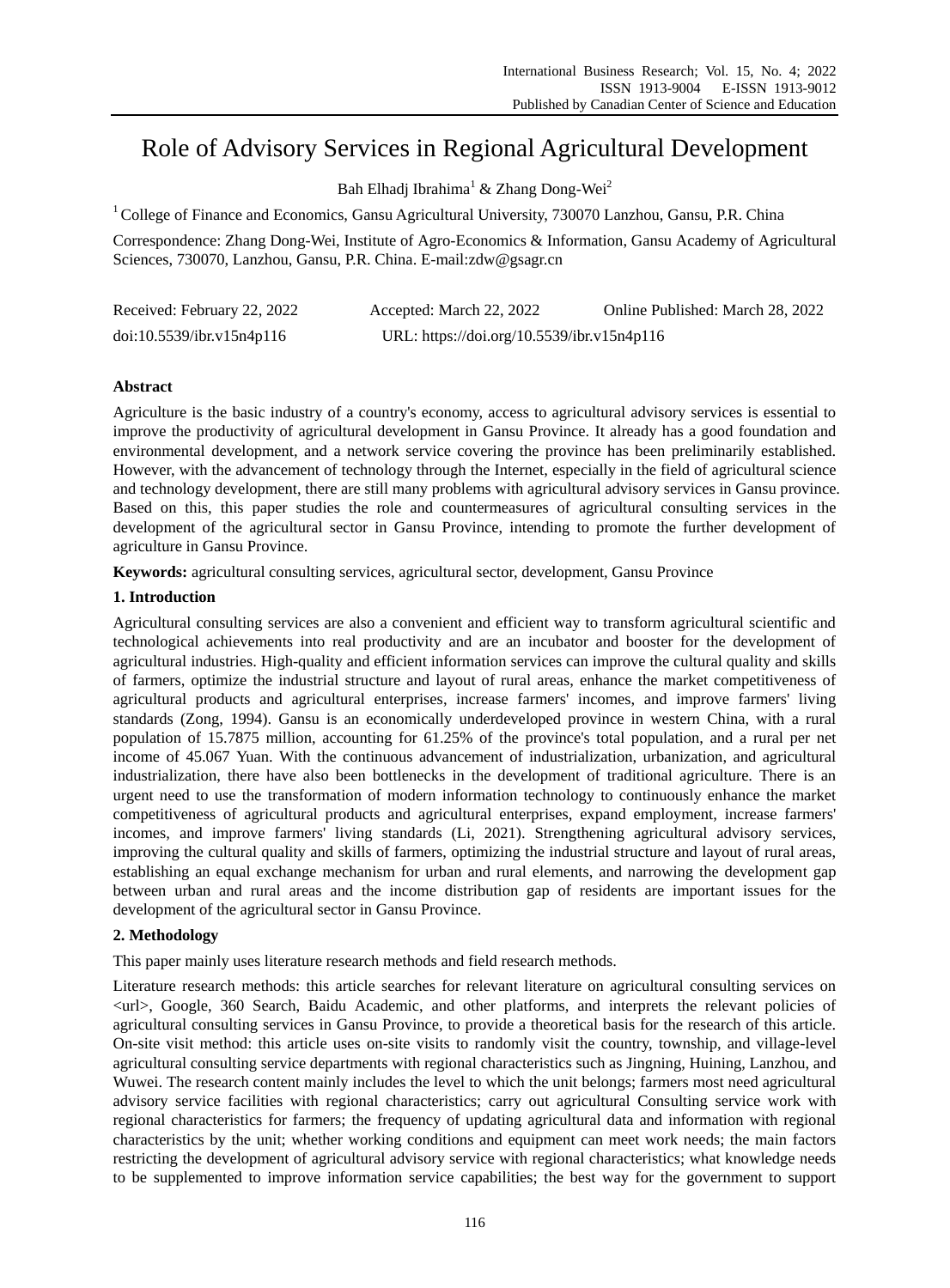information services for agricultural industries with regional characteristics, etc. (Li, 2021). The study will attempt to obtain an established topic on information and knowledge and method to carry out sustainable development through the implementations of agricultural consulting in the sector of agronomy.

# **3. Object**

With the gradual development of China's market economy system, agricultural consulting services, as an important part of the consulting industry, play an important role in agriculture and the rural economy (Fokou, 2020). At present, China's agriculture is undergoing a new stage of transformation from traditional agriculture to modern commercial agriculture and is in a new period of transformation from a planned economy to a market economy. Under this new situation, agricultural consulting services are not only facing serious challenges but also encountering once-in-a-lifetime development opportunities (Huang, 2018). The service areas of agricultural consulting services are mainly agricultural science and technology and rural markets. It is of great practical significance to carefully analyze the characteristics of agricultural consulting services and discuss their operation methods and development ideas. This article mainly uses Gansu Province as a case study, to study the role of agricultural consulting services in the development of the agricultural sector.

# **4. Objective**

Focusing on the development of agricultural technology information service resources and serving "agriculture, rural areas, and urban areas", with information service quality and efficiency as the core, we comprehensively use telephone, television, radio, the Internet, mobile phone SMS, and other channels to realize an agricultural technology information service system with information resource sharing, in-place services, flexible mechanisms, and sustainable development capabilities (Baffoe, 2021). Agricultural consulting services are divided into the following 11 sections: agricultural science and technology; agricultural practical technology; animal husbandry practical technology; agricultural engineering; means of production; supply and demand information; market information; rural education; agricultural laws and regulations; characteristic agricultural products (Dimitrijević, 2019).

# **5. Literature Review**

The Agricultural Advisory System allows any farmer who wishes to receive advice on the management of land and farms, in particular on the contribution to agricultural development; it is in this logic that the construction of agricultural advisory services began in the 1970s. After decades of continuous development, and agricultural consulting service system covering all walks of life has been formed.

The forms of agricultural production abroad are quite different from that of our country, especially in developed countries such as Europe and the United States. They are generally operated on large farms and use mechanized and high-tech technologies for production. Foreign agricultural production has entered the industrial stage, integrating sowing, and maintenance, picking, processing, and trading. Foreign farmers are both farmers and farm managers. Without the support of information technology, it is almost impossible to complete agricultural production (Dimitrijević, 2019). Therefore, foreign software companies have provided farmers with a set of full-process solutions to provide technical support for agricultural planting, conservation and management, and agricultural product processing (Baffoe, 2021). Some foreign consulting companies provide farmers with legal and policy advice, information services, and professional training in agriculture, but due to the large gap between the organizational structure of foreign governments and China, there is no government organization to build an information consulting system (Baffoe, 2021).

Gansu province faces several problems in agricultural mechanization; one is an insufficient investment. Both at the national policy level and the social level, the enthusiasm for agriculture is generally low, and the basic conditions are relatively poor. Second, the phenomenon of information silos is widespread. Due to the limitations of information technology, information systems were built in some areas in the early stages of development, but due to reasons such as pre-planning, system architecture, and development technology, information systems could not be effectively shared, forming information silos (Zhong, 2001). The third is the lack of top-level design. Compared with other industries, there are almost no top-level plans for government industrialization such as financial insurance, financial taxation, and financial wealth at the national level. The construction of agriculture is generally dominated by the provincial and municipal levels. This is one of the main reasons for the lag in the construction of agricultural mechanization (Zhong, 2001). Fourth, there is a serious shortage of agricultural computerization construction teams. Industrialization is one of the weaknesses in Gansu province service work, and there is a general lack of mechanization talents in grassroots governments. However, agriculture is mainly managed at the grassroots level, and the treatment conditions at the grassroots level are less attractive to talents, and talents cannot be retained.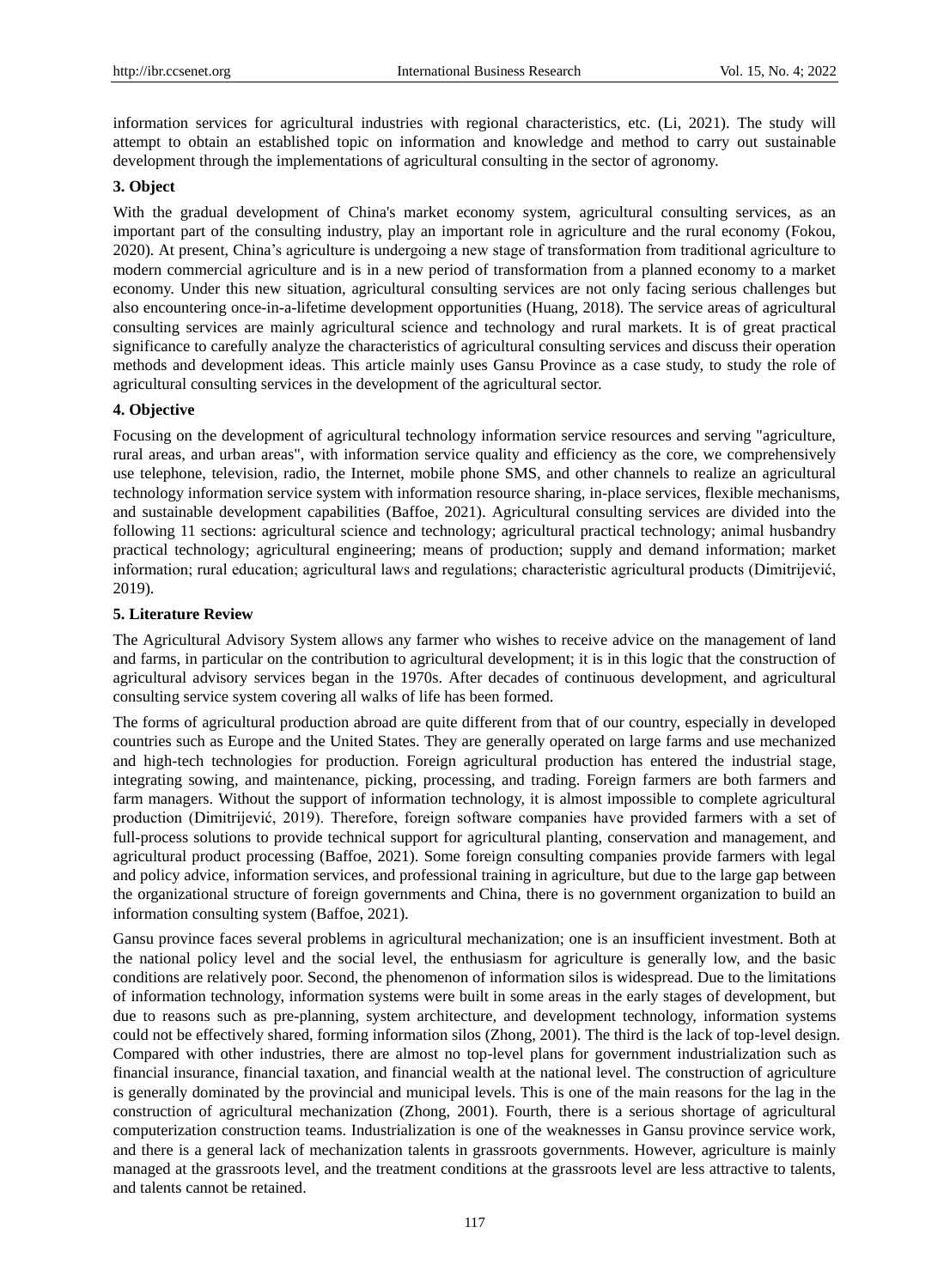#### **6. Results and Discussion**

#### **Results**

The development of agricultural consulting services in Gansu province has been significantly accelerated, showing a trend of diversification of service subjects, expansion of service objects, diversification of service methods, and full-service content. But in general, its overall level of development is still relatively low. In addition, there are still some problems with agricultural consulting services in Gansu Province, such as insufficient understanding of agricultural consulting services, cumbersome material conditions and light development and use of resources; lack of talent in agricultural consulting services and low level of consulting services; insufficient investment in agricultural computerization and the consulting service system is not strong enough; the majority of farmers are limited by economic conditions and cultural level, and it is difficult to get useful information. However we find the various hazards caused by excessive fertilization, expressed by the variable Harm>0, Harm can be regarded as a negative external effect of an enterprise providing agricultural consulting services. Of course, this negative external effect only occurs when an enterprise induces farmers to purchase excessive fertilizers, and it does not necessarily exist. It is assumed that the utility loss caused by the harm of Harm to the government is  $-\Delta UG$  (Harm), and UG ( $\Box$ ) is the utility function of the government. For governments that value NATIONAL HEALTH, environmental resources, and farmers' livelihoods, /ΔUG (Harm)/ if a fairly large government wants to weaken or even eliminate this negative external effect, it can train grass-roots agricultural extension workers to understand the appropriate amount of fertilizer to be applied, and then pass it on to farmers in agricultural promotion work. Farmers with correct cognition are not easy to be misled. In addition, there is another way that is likely to be more efficient. That is, the government-funded agricultural university will train rural extension workers for e-commerce. The training content is the same as above, and then the rural extension workers will work part-time to provide farmers with simple technical consulting services, such as the scientific dosage of fertilizers. However, the OECD Producer Indicator provides a measure of budget transfers to support advisory services to the agricultural sector. It includes agricultural research and development, education and training, inspection management, and infrastructure investments, all of which could have a positive long-term impact on agricultural innovation and productivity growth in Gansu.

#### **Discussion**

In the process of implementing the rural revitalization strategy, we must adhere to the priority development of agriculture and rural areas. Agricultural advisory services play an important role in the development of the agricultural sector, which is specifically reflected in the following aspects:

The first is to optimize the rural industrial structure. Agricultural consulting services are planned and classified according to the actual situation of the countryside's geographical conditions, resource endowments, and economic status quo. Based on reality, they will explore and develop and strengthen emerging industries, create new business models, and choose to develop agricultural industries that are suitable for the region, have application and development prospects, and have natural advantages, to ensure that the planned industries are what farmers are willing to develop, and at the same time make the industrial structure more reasonable.

The second is to revitalize rural ecological resources. The core resources of rural areas are ecological resources, which have value and attractiveness unmatched by other resources. In the pre-planning and implementation process of agricultural consulting service projects, the principle of ecological priority should be followed, and the scope of village development, agricultural industry development, natural ecological space, permanent farmland land, environmental capacity, etc. should be rationally planned following the basic requirements of land distribution characteristics, the number of original farmland, water resources, and soil and water conservation, and the ecological restoration protection and governance plan and specific pollution prevention measures should be considered in a comprehensive manner (Liu, 2019). At the same time, in the process of preparing the project plan, we will provide a suitable sustainable development model for rural construction and development, avoid the pollution and destruction of rural ecological resources, and make suggestions for the improvement of the rural environment to solve the substantive problems of the rural environment.

Finally, it is to provide intellectual support and technical service construction. Infrastructure can effectively drive economic growth, increase the overall benefits of rural industries, and improve the rural environment and the quality of life of residents (Wang, 2016). In the pre-consultation of agricultural engineering projects, it is necessary to clarify the overall layout of the village, basic conditions, and the inherent living habits of local farmers. On this basis, combined with the township master plan, we propose infrastructure construction plans that meet the actual situation of the countryside and meet the development needs, and support the corresponding supporting functions of industrial development and residents' lives, so that rural infrastructure can be improved.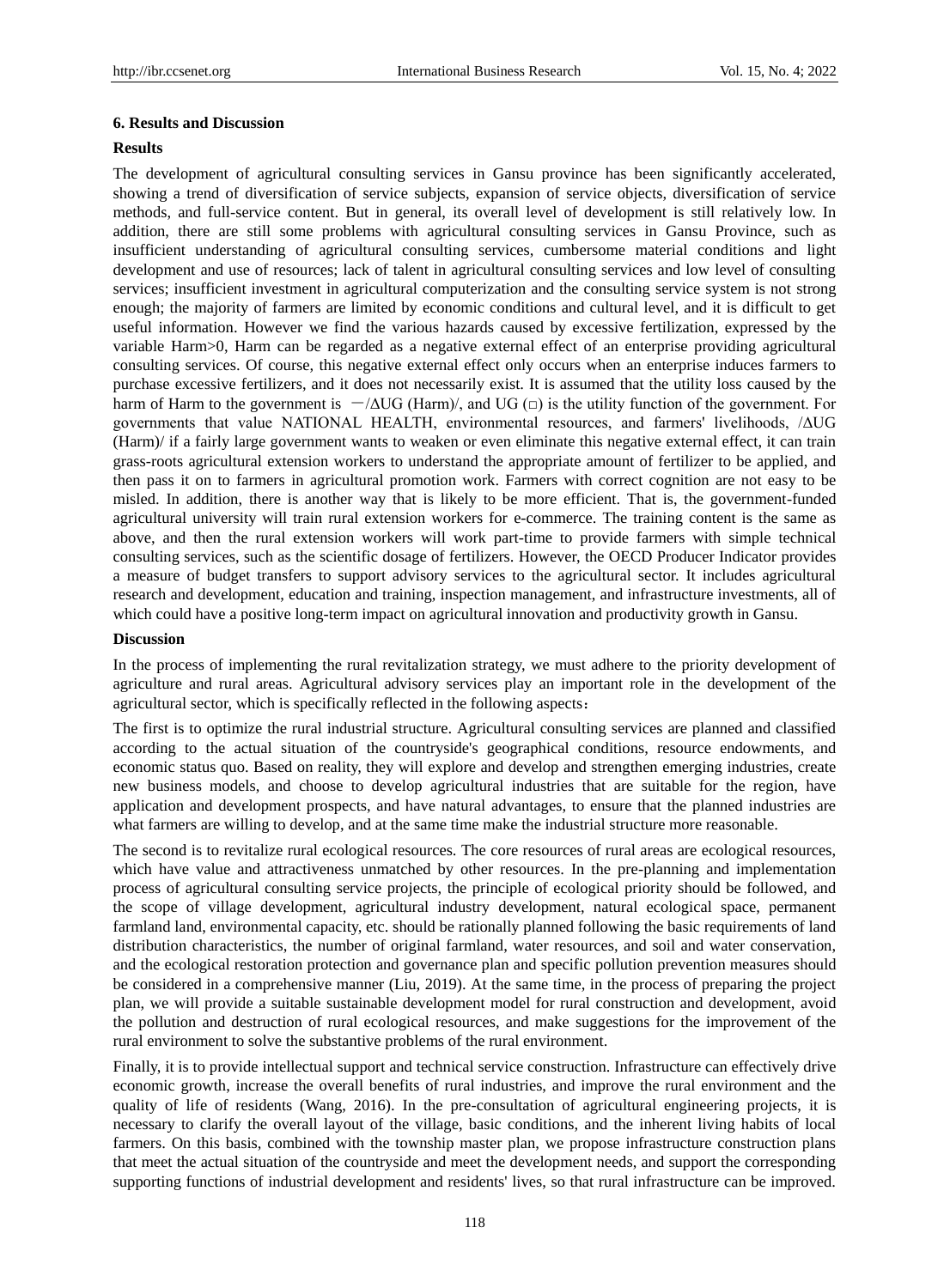The challenge is mainly attributable to improving access to agricultural services for producers. These services are part of a diversified service chain involving the actors involved in the sectors, and range from technical and economic training of producers to the commercial promotion of agricultural products through the dissemination of more efficient production and post-production techniques, the organization of producers, and access to financing. In this context, coordination becomes a central issue to co-build access to agricultural services through public-private partnerships or other forms of contractual relations involving public, private, and local associative actors. Small family producers are the main targets, at least in the short and medium-term. Agricultural development (especially food production) and food security are closely linked to their evolution. Support for them is, therefore, crucial to facilitate their links with actors in the upstream and downstream sectors, to boost their productivity.

#### **7. Conclusion**

Agricultural consulting services play an irreplaceable role in the development of agriculture and through science and technology. Agricultural information workers should give full play to their advantages of broad perspective and comprehensive information, have a sense of urgency and responsibility, actively participate in the tide of local economic construction, and make due contributions to promoting the development of the local economy. This is not only an objective need for rural economic development under the new form of the market economy but also an important sign for agricultural consulting services to face the society, realize self-worth, seek development, and survive. The agricultural sector should pay attention to the construction and development of agricultural consulting services, to promote the further development of Gansu Province's rural economy.

### **8. Recommendation**

In the face of the new situation, the development ideas of the agricultural consulting service industry are worthy of serious consideration by the agricultural development department. This is not only related to the development of agricultural consulting services, but also to the major issue of how agricultural science and technology information service units can survive and develop in the market economy. This article mainly puts forward relevant suggestions from the following aspects:

First of all, raise the awareness of the whole society and expand the information user base. At present, the top priority is to use all methods and media to provide them with real and reliable agricultural technology, agricultural product processing technology, and market forecasting and analysis consulting services. For example, the Gansu Provincial Government can use broadcasting to disseminate new varieties, new pesticides, and new machinery information to farmers on time according to agricultural hours, and to teach scientific cultivation techniques and methods of using fertilizers and pesticides, which are welcomed by farmers

Secondly, actively cultivate the rural information market and establish and improve market laws and regulations. An information market is a place for consultation and exchange, and it is the sum of the information commodity exchange relationships generated by the circulation, exchange, and service of information commodities. At present, although the rural information market in Gansu Province has been preliminarily formed, it is far from meeting the needs of the rapid development of the agricultural consulting industry. Agricultural information workers must completely reverse the passive situation of waiting for customers to come to the door and relying on the government to ask for projects and funds, leave the market, take the initiative to find projects and carry out tracking services, track market demand, and market changes, and expand the market in all directions. At the same time, Gansu Province should also strengthen the formulation of laws and regulations on the rural information market, standardize and organize its operation, prevent false information, and stop illegal acts.

#### **Acknowledgment**

The research was funded by the Soft Science Project (20CX9ZA093) from the Gansu Provincial Department of Science and Technology, and it was also supported by the Gansu Provincial Department of Agriculture and Rural Areas (Project GSLK-2021-2). We would like to express our gratitude to the agricultural experts who have examined the problems of sustainable development. Without their support, we would not have been able to complete this work. We would also like to thank Ly Mamadou saliou, Bah Ibrahima fadja, Barry Mamadou alpha who helped us throughout the writing of this article. The reviewers that have gone through this document, we highly appreciate their comments and suggestions.

## **References**

Baffoe, B. A., Martin, D. T., & Mrema, F. (2021). Agricultural extension and advisory services strategies during COVID‐19 lockdown[J]. *Agricultural & Environmental Letters, 6*(4). https://doi.org/10.1002/ael2.20056

Dimitrijević, M. (2019). Impact of agricultural advisory service on development of agricultural production[J].